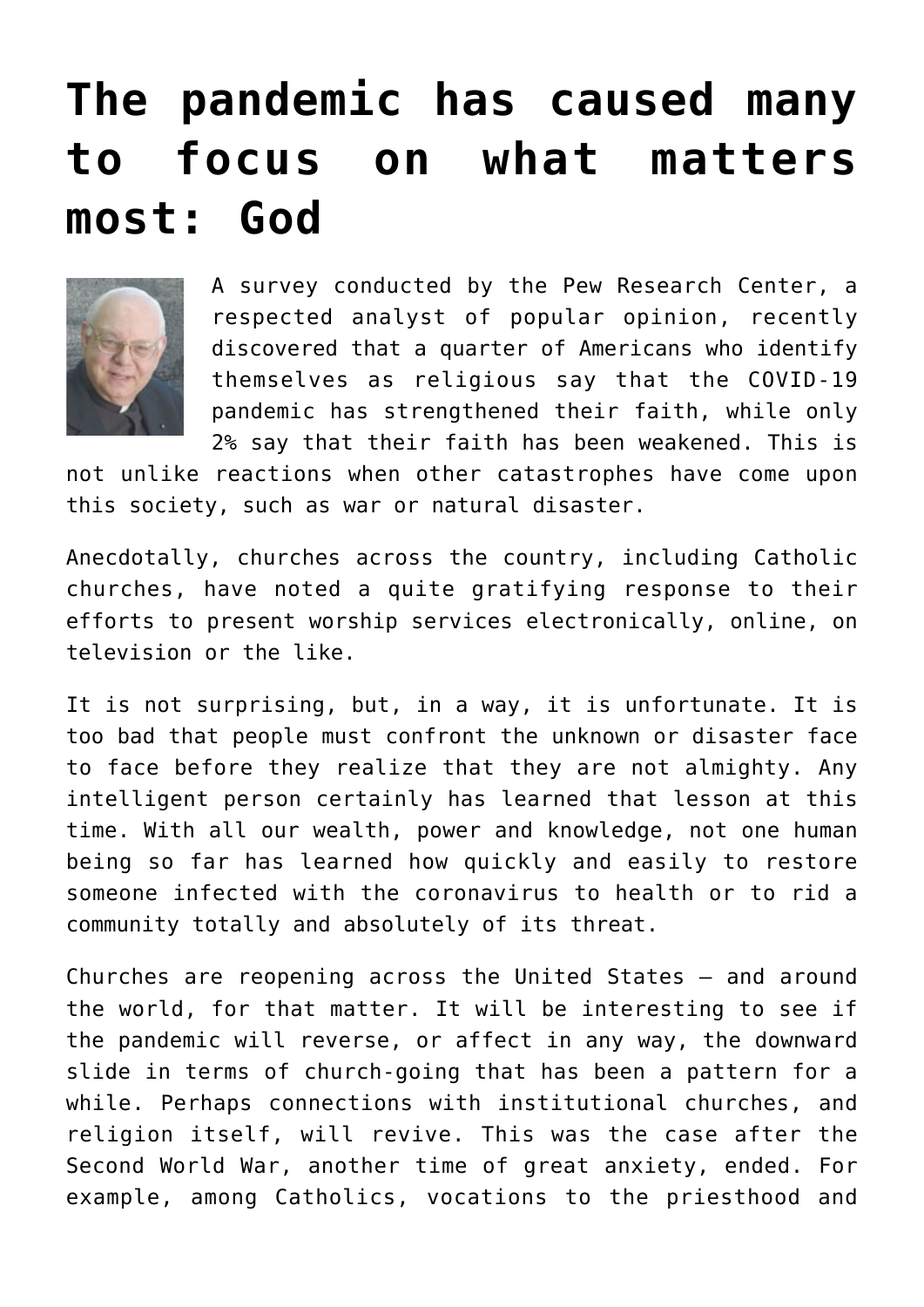religious life surged.

Even when the pandemic is controlled, the experience of the first quarter of 2020 hopefully will remind everyone of the need for, and mercy of, God.

In the meantime, likely Catholics will have to adjust. Many changes will come in the liturgy. Already, some dioceses have announced new policies for liturgy. Rules for Eucharistic ministers may be issued. Some rules will not be utterly new. Already, many parishes require ministers of the Eucharist to sterilize their hands before distributing holy Communion. The ancient "kiss of peace" may be modified to avoid physical contact. Receiving Communion from the chalice may be curtailed, and reception of Communion on the tongue might be modified. Actually, even before the pandemic, under the rules governing the liturgy, both practices in receiving the Eucharist were optional. No one had to receive the precious blood. Any Catholic could choose for herself or himself whether to receive holy Communion on the tongue or in the hand.

The fundamental point after all is considered is that all need God, and the Eucharist brings us to God, and God to us. We receive the body, blood, soul and divinity of Christ, completely, if we receive holy Communion only under the appearance of bread. Receiving the host on the tongue is neither more fitting nor more respectful than receiving Communion in the hand.

This is inevitable. Churches, as all institutions or individuals, will stress sanitation. No scientist anywhere has suggested that this virus suddenly will disappear forever. No one argues that the disease is not a danger.

God created our bodies. We must protect them from injury. We must use all reasonable precautions to offset illness.

Another unknown in terms of life in the Church will be